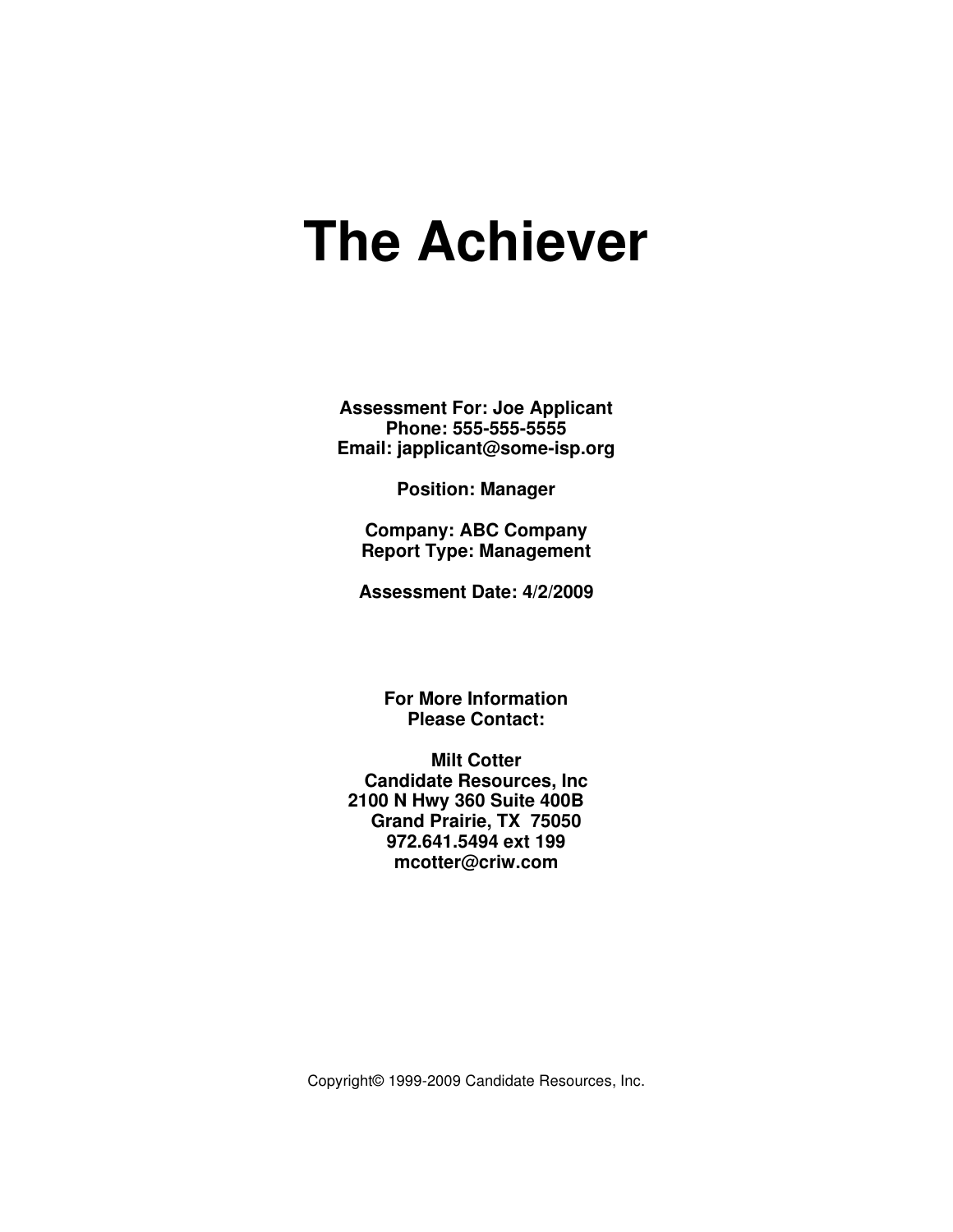# **----- Mental Aptitudes -----**

**Mental Acuity** 

 $0$  2 3 0 5 6  $0$  8 9

Mr. Applicant is low-average in Mental Acuity, indicating he is slower in his thinking, comprehension and reasoning ability than is needed for more difficult tasks. He will need to take time to make a decision or solve a more challenging problem, particularly if the situation involves data which is unfamiliar to him. Some level of supervision and thorough training will need to be available until he is proficient in the job.

## **Business Terms**   $0\ \, 0\ \, 0\ \, 0\ \, 0\ \, 0\ \, 0\ \, 0$

Joe has an average understanding of business terminology obtained either on the job or in a business class.

## **Memory Recall**

 $0$  2 3 4 5 6 7 8 0

Mr. Applicant has a superior knowledge of events happening in the world around him and should be strongly aware of competitive trends, as well as the economy's affect on business.

## **Vocabulary**

 $0$  2 3 4 5 6  $2$  8 9

Mr. Applicant's language skills are good and should enable him to communicate effectively with others.

## **Numerical Perception**

 $0$  2 3 4 5 6 7 8 9

Joe's superior Numerical Perception score indicates that he can process data quickly and correctly. Joe's decision-making skills are enhanced by his ability to identify critical features in his work.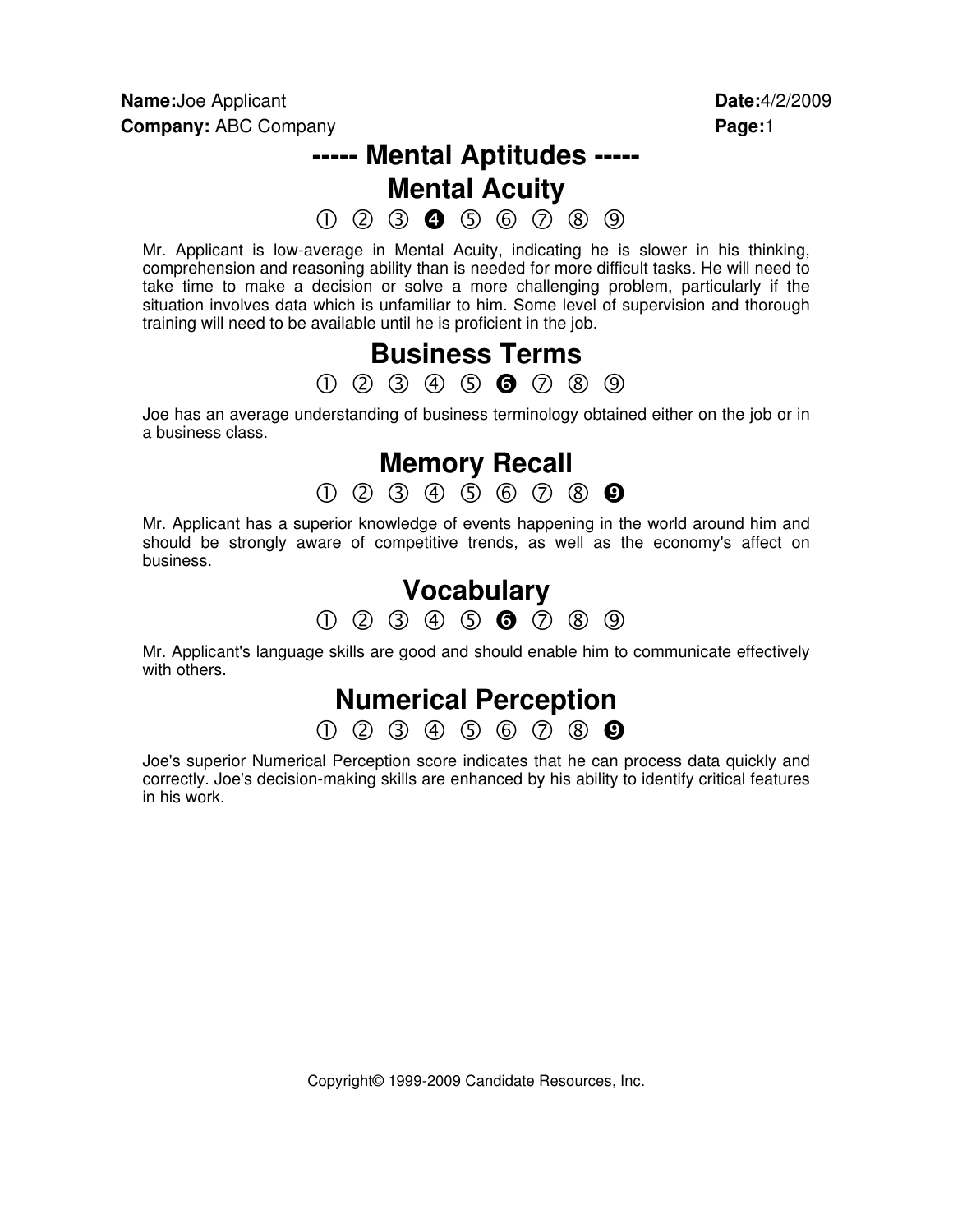## **Mechanical Interest**

 $0 0 0 0 0 0 0 0 0 0$ 

Joe is interested in machines and probably willing to devote extra time to learn the technology used at work. Please note that this aptitude measures interest, not mechanical ability.

## **----- Personality Structure ----- Energy**   $0$  2 3 4 5 6 7 8 9

Mr. Applicant is a very energized individual who takes an active approach to job assignments and other matters. Even though he has a high drive and energy level, he could become less productive and lose his ability to concentrate due to his high degree of tension. This, in turn, could cause errors.



Joe is a very quality-minded, reliable individual with a high degree of integrity and strong ethics. He has a strong interest in providing quality service and products to customers, but is not very flexible or adaptable to change. This could cause him to experience difficulty handling multiple job demands and assignments. He tends not to be an innovative, freethinking person who creates new ways of doing things or new uses for existing applications of products or services, but rather will be one who sticks with proven applications as much as possible. He is likely to agree to change only when he is convinced the change is necessary. Even though the company can trust him and know he will be concerned that customers' needs are being met, they cannot expect frequent, imaginative or fresh ideas from him.

## **Organization**   $(1)$  2  $(3)$   $(4)$   $(5)$   $(6)$   $(7)$   $(8)$   $(9)$

Mr. Applicant may not always utilize the time or resources he has available to him to reach organizational goals and priorities as well as he should. He is able to easily adapt to deadline changes and contingencies which might arise. Since he tends to react to situations as they arise, he may not always be focused on goals or as aware of priorities as he should be. A high score in Mental Acuity may compensate for a low score in this dimension.



Joe has an interactive, sharing style of communicating and will be a good collaborator who will share his own thoughts and knowledge with others. Even though he is open and interactive and feels comfortable articulating his thoughts to people, he does not require constant contact with people to be content.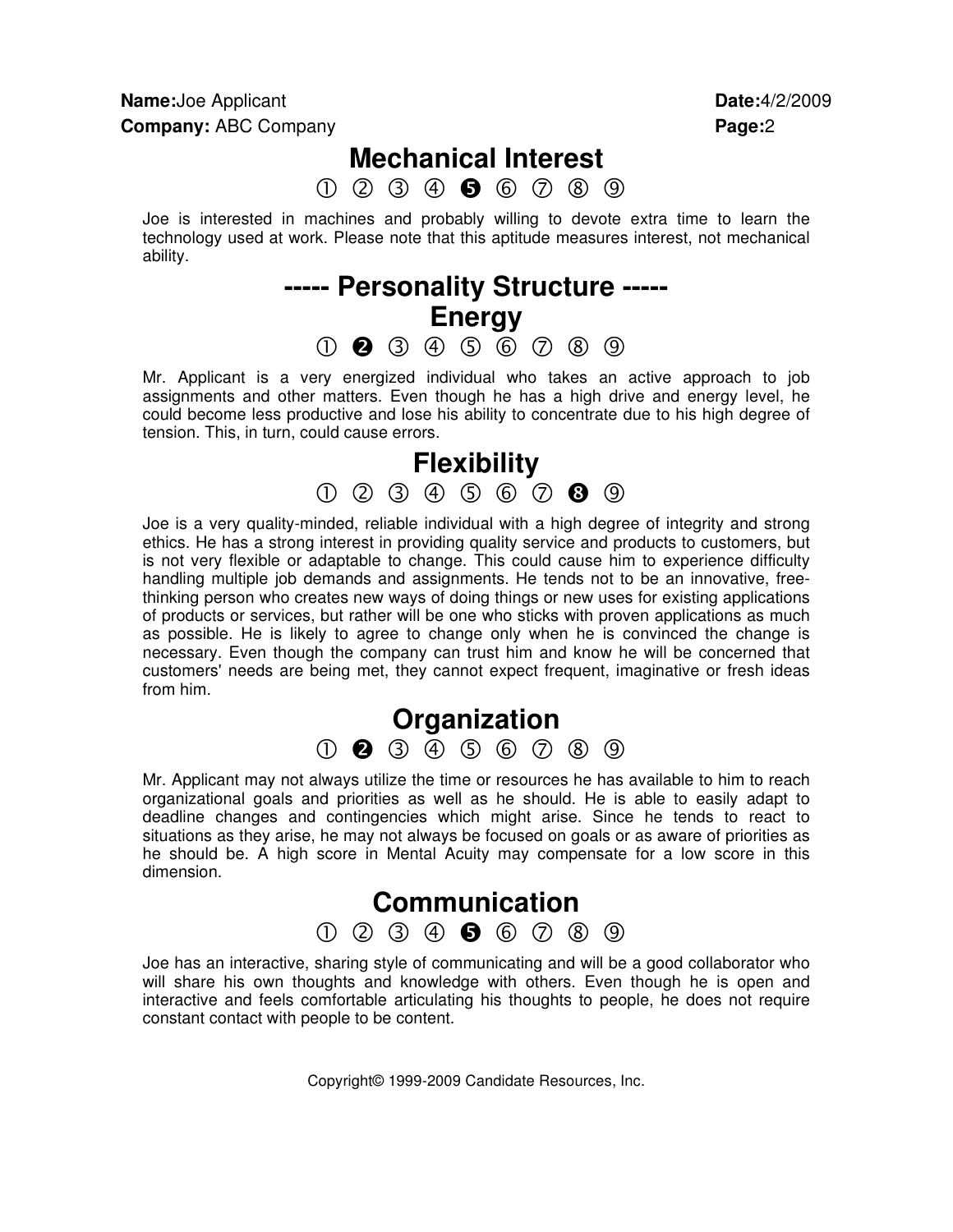## **Emotional Dev**

000000000

Even though Mr. Applicant has a strong sense of urgency concerning what he desires to accomplish and usually sees that tasks are completed in a timely manner, he can be a very impatient individual who expects a great deal from himself and others. When he does not reach the goals he has set for himself, even though they may have been unrealistic to begin with, he can begin to lose confidence in himself. When others do not fulfill his sometimes unrealistic expectations of their performance on the job, he can also exhibit a high level of impatience and intolerance. It should be noted that these traits will normally diminish as individuals advance in age.

## **Assertiveness**

 $0\ \, 0\ \, 0\ \, 0\ \, 0\ \, 0\ \, 0\ \, 0$ 

Joe will express his opinions and effectively and professionally defend his decisions and ideas when challenged, but is also willing to consider the ideas of others. He will have the ability to influence others and direct their activities without appearing too aggressive or overbearing.

## **Competitiveness**

 $0$  2 3  $\dot{0}$  6  $0$  8 9

Mr. Applicant is a team player with a sense of competitiveness, but he encourages synergism. He is able to envision the whole project when working, not just the part he is playing. He has a competitive spirit, but will encourage and work towards goals which are team-oriented. Although he wants to excel, he may be reluctant to compete just to achieve his own goals and desires.

## **Mental Toughness**

 $(1)$  2  $(3)$   $(4)$   $(5)$   $(6)$   $(7)$   $(8)$   $(9)$ 

Joe is a very sensitive person who is concerned about the needs of others. He prefers working in a comfortable environment free from criticism, rejection, etc. Criticism can hurt his feelings and he may allow emotions to take over when making good business decisions.

## **Questioning /Probing**

 $0$  2 3 4 5 6 7 8 9

Joe is trusting, but also cautious. He will ask reasonable, but direct, questions to determine the motives behind a decision or action, and will probe to better analyze a situation.

## **Motivation**   $0 0 0 0 0 0 0 0 0 0$

Joe needs some job security and will take risks only when he is convinced that he is unlikely to make a mistake or fail. If a goal is important to him, he will be more likely to take decisive personal action in order to reach it or put forth extra effort and hours to complete the project, but he remains more easily motivated by security than achievement.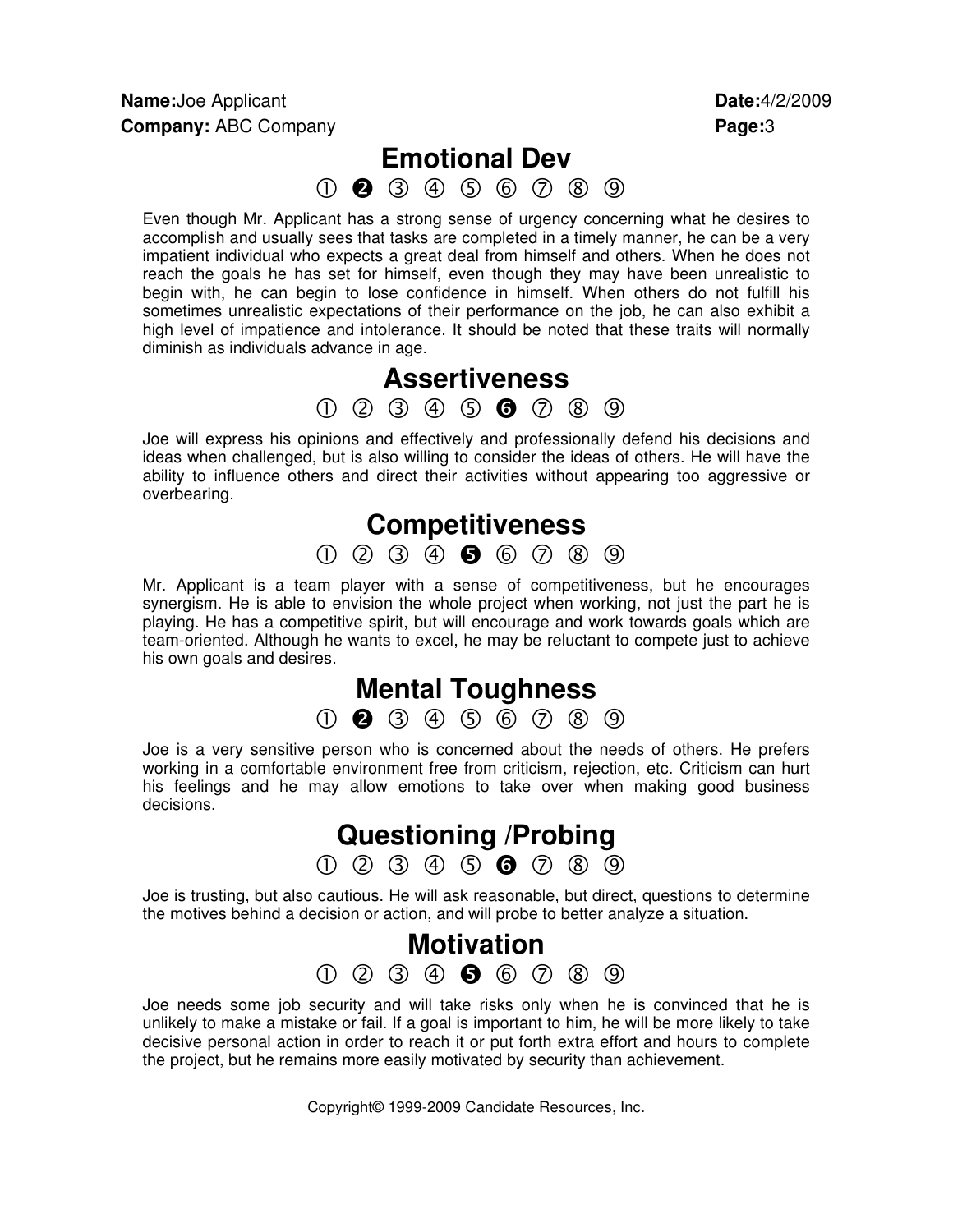## **----- Validity Scales ----- Distortion**

 $0\ \, 0\ \, 0\ \, 0\ \, 0\ \, \bullet\ \, \bullet\ \, 0\ \, 0$ 

Mr. Applicant is not willing to reveal a number of his personality traits. Accuracy of the Personality Dimensions is diminished to approximately 85%. Results must be considered accordingly.

## **Equivocation**

 $0$  2 3 0 5 6 7 8 9

He has scored within our acceptable equivocation range.

**This report is confidential and is an opinion based on test results and other available data. In the selection process it may count up to one third (1/3) of the decision process along with the interview, reference check, education and experience.**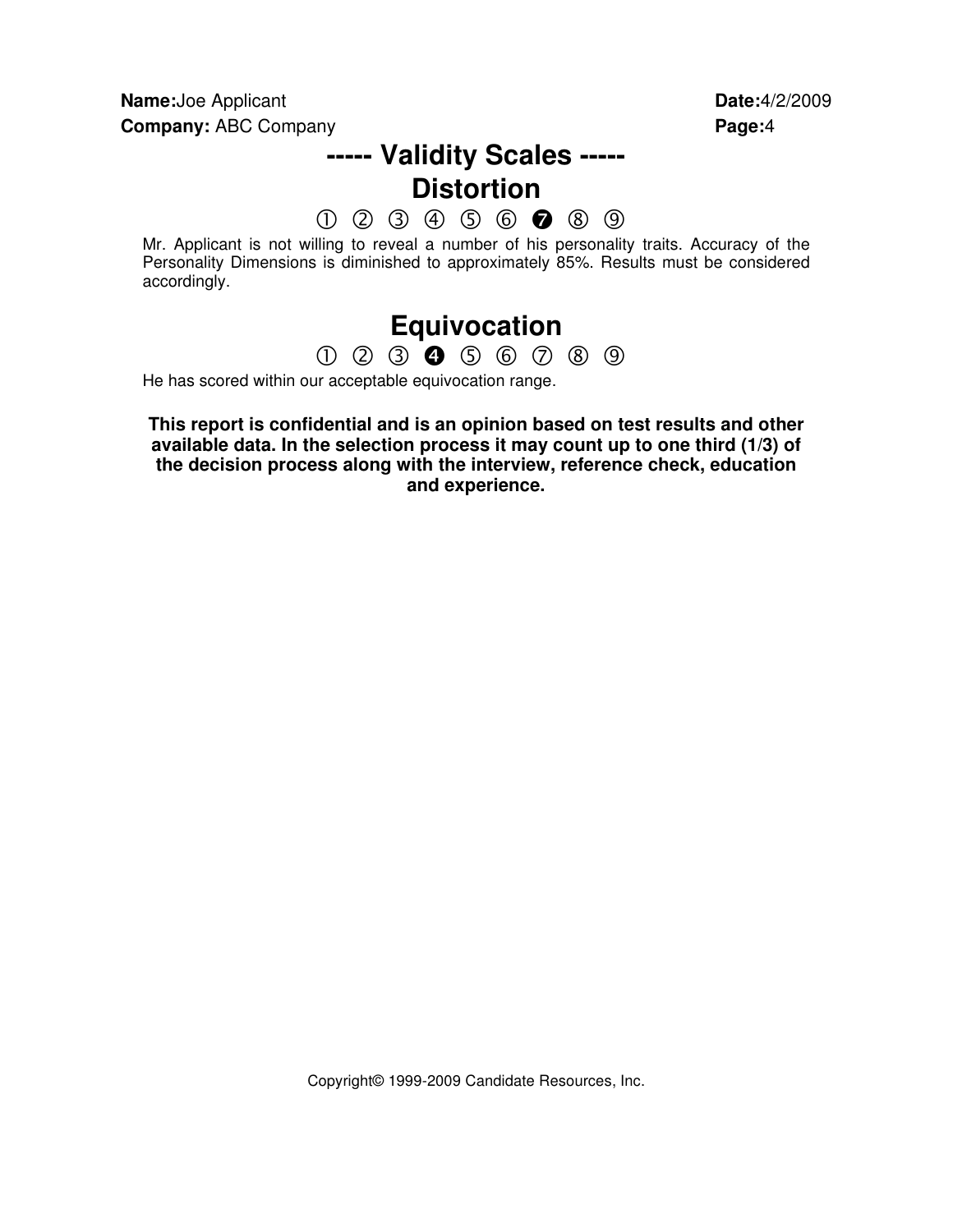## **Score Sheet**

Management

| manayonom                                            |              |                                                                                                                                                                                                                                                                                                                                                                                                                                                              |                   |  |  |
|------------------------------------------------------|--------------|--------------------------------------------------------------------------------------------------------------------------------------------------------------------------------------------------------------------------------------------------------------------------------------------------------------------------------------------------------------------------------------------------------------------------------------------------------------|-------------------|--|--|
|                                                      |              | <b>Mental Aptitudes</b>                                                                                                                                                                                                                                                                                                                                                                                                                                      |                   |  |  |
|                                                      |              | 9<br>6<br>7<br>8<br>$\mathbf{1}$<br>2<br>3<br>5<br>4                                                                                                                                                                                                                                                                                                                                                                                                         |                   |  |  |
| <b>MENTAL ACUITY</b>                                 | Slow Learn   | X<br>$[\ldots, \ldots, \ldots, \ldots]$                                                                                                                                                                                                                                                                                                                                                                                                                      | <b>Fast Learn</b> |  |  |
| <b>BUSINESS TERMS</b>                                | Uninformed   | $[\ldots X \ldots \ldots]$                                                                                                                                                                                                                                                                                                                                                                                                                                   | Knowledgeable     |  |  |
| <b>MEMORY RECALL</b>                                 | Unaware      | $[\; .\; .\; .\; .\; .\; .\; .\; .\; .\; ]$<br>Χ                                                                                                                                                                                                                                                                                                                                                                                                             | Aware             |  |  |
| <b>VOCABULARY</b>                                    | Limited      | $[\ldots X \ldots \ldots]$                                                                                                                                                                                                                                                                                                                                                                                                                                   | Strong            |  |  |
| NUMERICAL PERCEPTION   Imprecise                     |              | $[\ldots \ldots \ldots \ldots X]$                                                                                                                                                                                                                                                                                                                                                                                                                            | Accurate          |  |  |
| MECHANICAL INTEREST                                  | Indifferent  | X                                                                                                                                                                                                                                                                                                                                                                                                                                                            | Interested        |  |  |
|                                                      |              | <b>Personality Dimensions</b>                                                                                                                                                                                                                                                                                                                                                                                                                                |                   |  |  |
|                                                      |              | 6<br>$\overline{2}$<br>3<br>8<br>$\mathcal{G}$<br>$\mathbf{1}$<br>5<br>7<br>4                                                                                                                                                                                                                                                                                                                                                                                |                   |  |  |
| <b>ENERGY</b>                                        | Restless     | X<br>$[ \t\t\cdot \t\t\cdot \t\t\t\cdot \t\t\t\cdot \t\t\t\cdot \t\t\t\cdot \t\t\t\cdot \t\t\t\cdot \t\t\t\cdot \t\t\t\cdot \t\t\t\cdot \t\t\t\cdot \t\t\t\cdot \t\t\t\cdot \t\t\t\cdot \t\t\t\cdot \t\t\t\cdot \t\t\t\cdot \t\t\t\cdot \t\t\t\cdot \t\t\t\cdot \t\t\t\cdot \t\t\t\cdot \t\t\t\cdot \t\t\t\cdot \t\t\t\cdot \t\t\t\cdot \t\t\t\cdot \t\t\t\cdot \t\t\t\cdot \t\t\t\cdot \t\t\t\cdot \t\t\t\cdot \t\t\t\cdot \t\t\t\cdot \t\t\t\cdot \t\t\t\$ | Calm              |  |  |
| <b>FLEXIBILITY</b>                                   | Flexible     | Χ<br>$[\; .\; .\; .\; .\; .\; .\; .\; .\; .\; .\; ]$                                                                                                                                                                                                                                                                                                                                                                                                         | Rigid             |  |  |
| ORGANIZATION                                         | Disorganized | X<br>[ ]                                                                                                                                                                                                                                                                                                                                                                                                                                                     | Planful           |  |  |
| <b>COMMUNICATION</b>                                 | Reserved     | $[\ldots X \ldots]$                                                                                                                                                                                                                                                                                                                                                                                                                                          | Interactive       |  |  |
| <b>EMOTIONAL DEV</b>                                 | Impatient    | X<br>$[\ldots, \ldots, \ldots, \ldots]$                                                                                                                                                                                                                                                                                                                                                                                                                      | Tolerant          |  |  |
| <b>ASSERTIVENESS</b>                                 | Cooperative  | $[\ldots X \ldots \ldots]$                                                                                                                                                                                                                                                                                                                                                                                                                                   | Authoritative     |  |  |
| <b>COMPETITIVENESS</b>                               | Team Player  | $[ \ldots X \ldots \ldots ]$                                                                                                                                                                                                                                                                                                                                                                                                                                 | Individualist     |  |  |
| MENTAL TOUGHNESS                                     | Sensitive    | X<br>$[\; .\; .\; .\; .\; .\; .\; .\; .\; .\; ]$                                                                                                                                                                                                                                                                                                                                                                                                             | Tough             |  |  |
| <b>OUESTIONING /PROBING</b>                          | Trusting     | $[\;.\;.\;.\;.\;.\;.\;.\;.\;.\;.\;.\;]$                                                                                                                                                                                                                                                                                                                                                                                                                      | Skeptical         |  |  |
| <b>MOTIVATION</b>                                    | Security     | $[X \ldots \ldots \ldots]$                                                                                                                                                                                                                                                                                                                                                                                                                                   | Recognition       |  |  |
| <b>Validity Scales</b>                               |              |                                                                                                                                                                                                                                                                                                                                                                                                                                                              |                   |  |  |
| 2<br>3<br>8<br>9<br>$\mathbf{1}$<br>4<br>5<br>6<br>7 |              |                                                                                                                                                                                                                                                                                                                                                                                                                                                              |                   |  |  |
| <b>DISTORTION</b>                                    |              | Frank Answer $\ $ [ ]<br>X                                                                                                                                                                                                                                                                                                                                                                                                                                   | Exaggerates       |  |  |
| EQUIVOCATION                                         |              | Choose Alter. $\ $ $[ \cdot \cdot \cdot \cdot \cdot \cdot \cdot \cdot \cdot \cdot \cdot \cdot \cdot \cdot \cdot \cdot \cdot \cdot ]$                                                                                                                                                                                                                                                                                                                         | Choose Middle     |  |  |

**STANINE:** The STANINE is a system of measurements which divides the population into nine parts.

**NOTE:** Areas with dots and brackets ([........]) are of primary importance with the dots and brackets reflecting the most desirable range for an individual to score in to have those characteristics. Areas without dots and brackets are secondary areas that provide additional information regarding the individual.

**AREAS OF CONCERN -** Scores of 1 OR 2 in any of the following dimensions: Energy, Flexibility, Emotional Development OR Mental Toughness are areas of concern.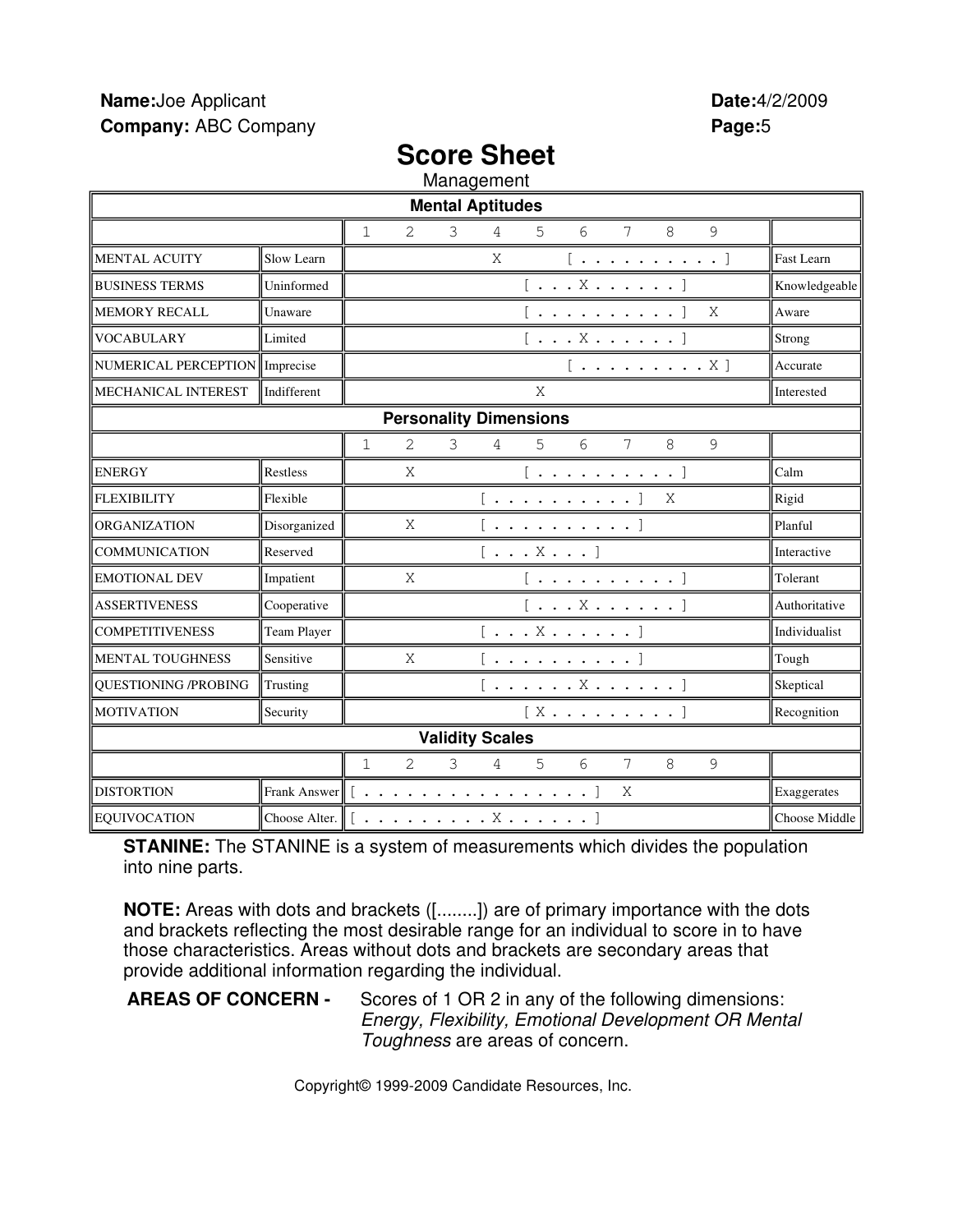# **Leadership Traits Assessment**

Introduction

This report section evaluates Joe's traits in five key areas of leadership:

- Planning
- Organizing
- Staffing
- Coaching
- Facilitating

Areas with good leadership traits are identified on the following pages as well as those where training or development would be beneficial.

Joe may or may not be one of the better people employed in a specific organization. If Joe is a top performer in your organization, when compared to top performing leaders across America and Canada, this report segment may still highlight areas where development could make the individual a still better leader. Therefore, this Leadership Traits assessment should be reviewed in light of "what could make a good leader even better," with understanding that within human beings, there is always room for improvement.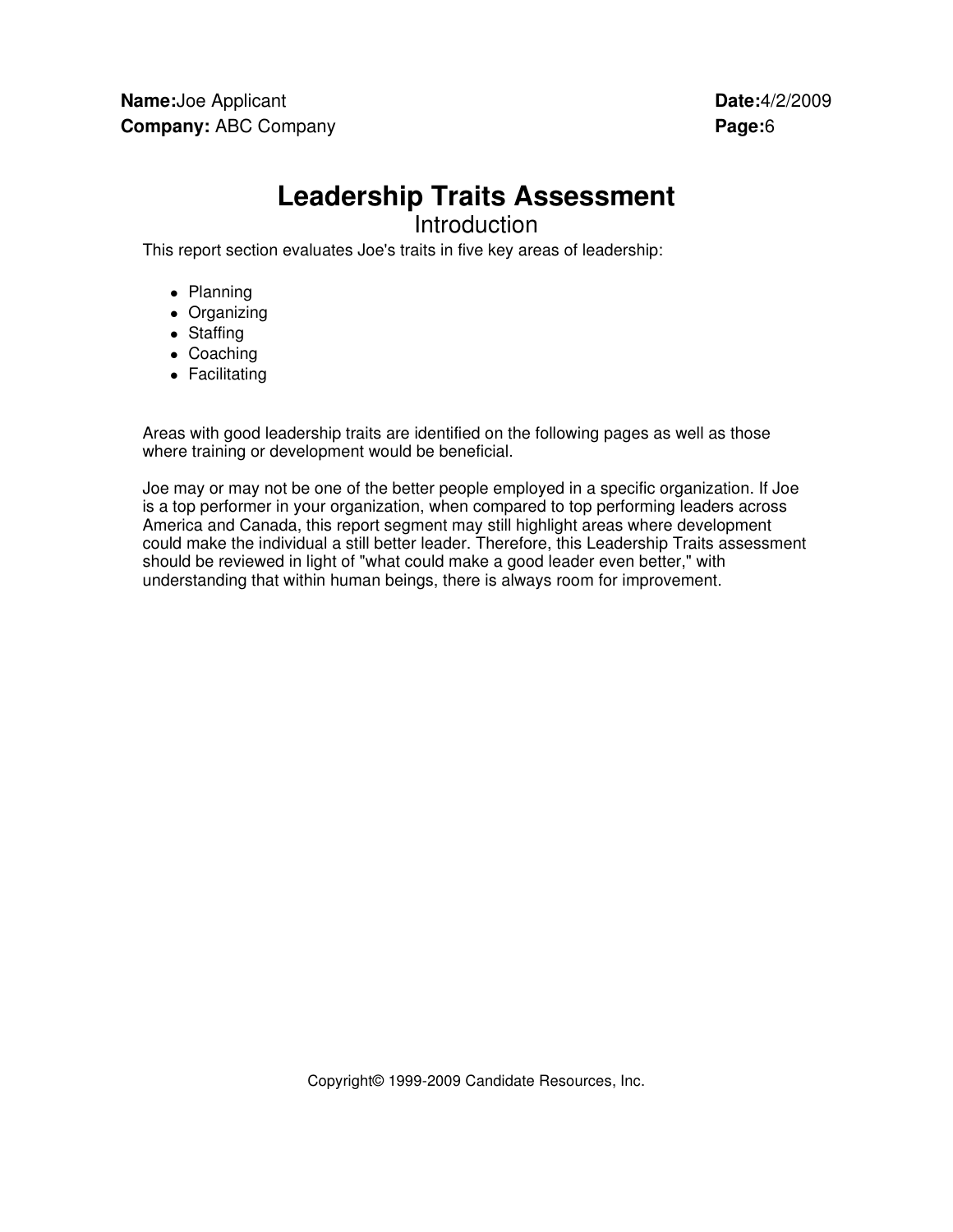## **Leadership Potential**

Summary Report **for: Joe Applicant**

**Joe has good leadership potential in the following area(s):**

• Facilitating

### **Joe's Training & Development Needs are:**

- **Planning** learn how to better plan and organize required job functions, activities and requirements.
- **Organizing** learn how to organize and make better use of time and assets required to successfully perform the job or job requirements.
- **Staffing** learn how to make better staffing selections as well as how to train, motivate and lead others.
- **Coaching** learn how to better lead others to achieve what they are capable of as well as fulfilling the requirements of the job or job functions.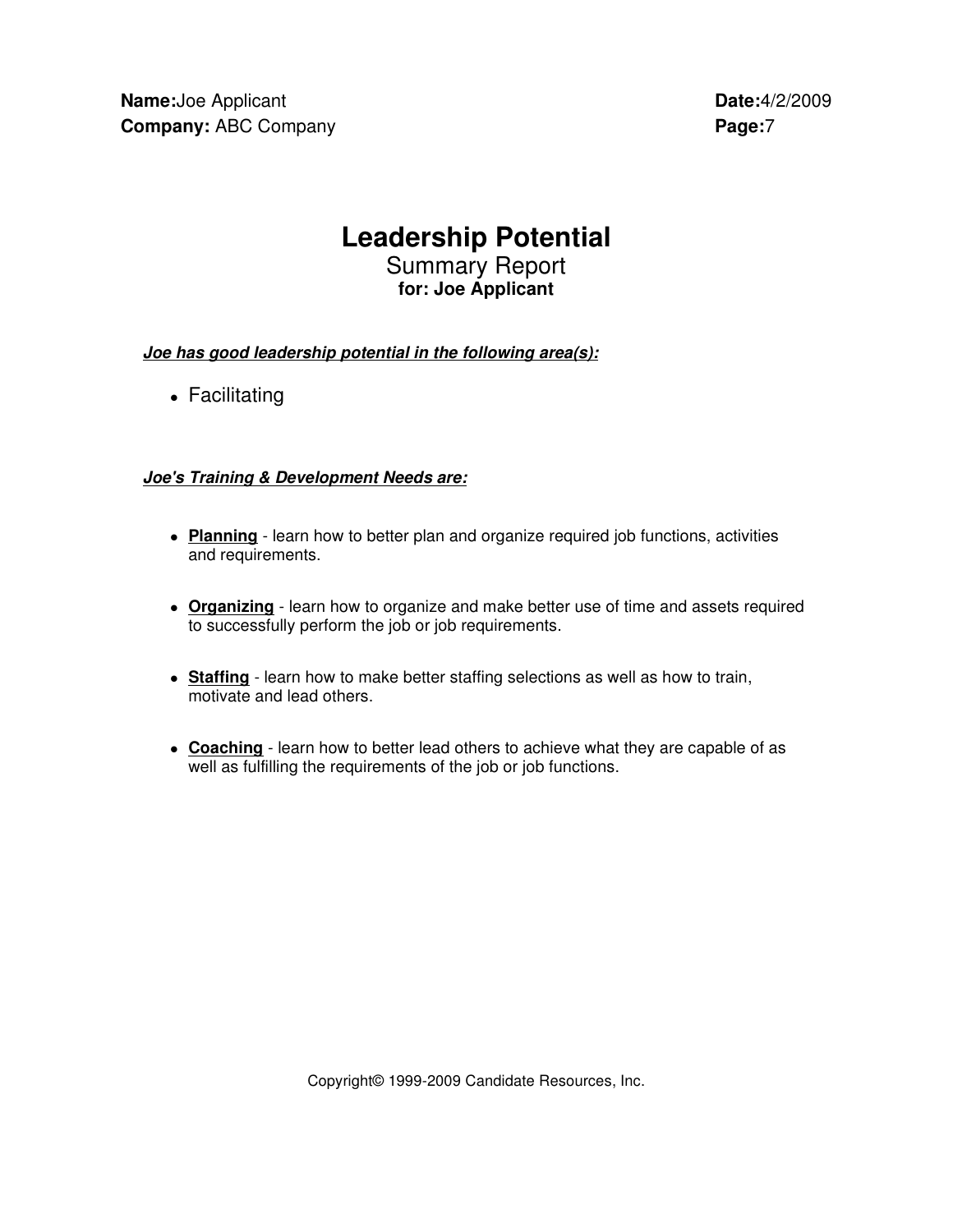## **Sales Traits Assessments Introduction**

This report section evaluates Joe's traits in key areas of sales:

- Persistence and consistency
- Ability to meet and communicate effectively with people
- Ability to command respect
- Setting goals to win, excel and achieve
- Developing rapport
- Identifying need or desire
- Presenting product/service to fill prospect's needs
- Dealing with objections
- Closing the sale
- Learning speed & efficiency
- Changing, growing and learning new concepts and ideas

Areas with good sales traits are highlighted with traits identified in which training or development would be beneficial.

Joe may or may not be one of the better people employed in a specific organization. If Joe is a top performer in your organization, when compared to top performing salespeople across America and Canada, this report segment may still highlight areas where development could make the individual a still better salesperson. Therefore, this Sales Traits Assessment should be reviewed in light of "what could make a good salesperson even better," with understanding that within human beings, there is always room for improvement.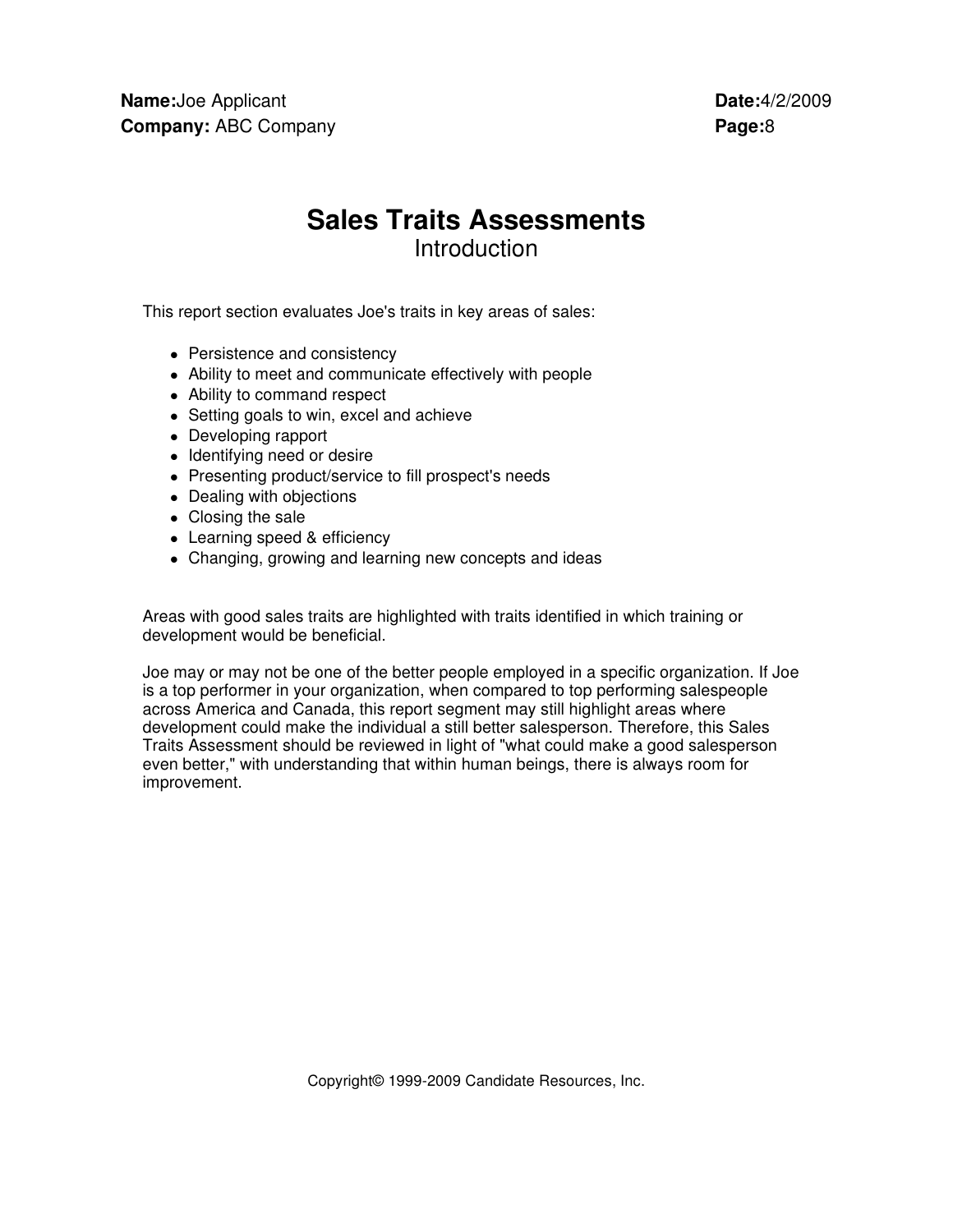## **Sales Potential**

Summary Report **for: Joe Applicant** 

### **Joe's sales potential includes the following strength(s):**

- Persistence and Consistency
- Ability to command respect
- Developing Rapport
- Identifying need or desire
- Presenting Product/Service to fill prospect's needs
- Dealing with objections
- Closing the sale

### **Yet, further development in the following critical area(s) will be beneficial:**

- Learning speed and Efficiency
- Ability to meet and communicate effectively with people
- Setting goals to win, excel and achieve
- Changing, growing and learning new concepts and ideas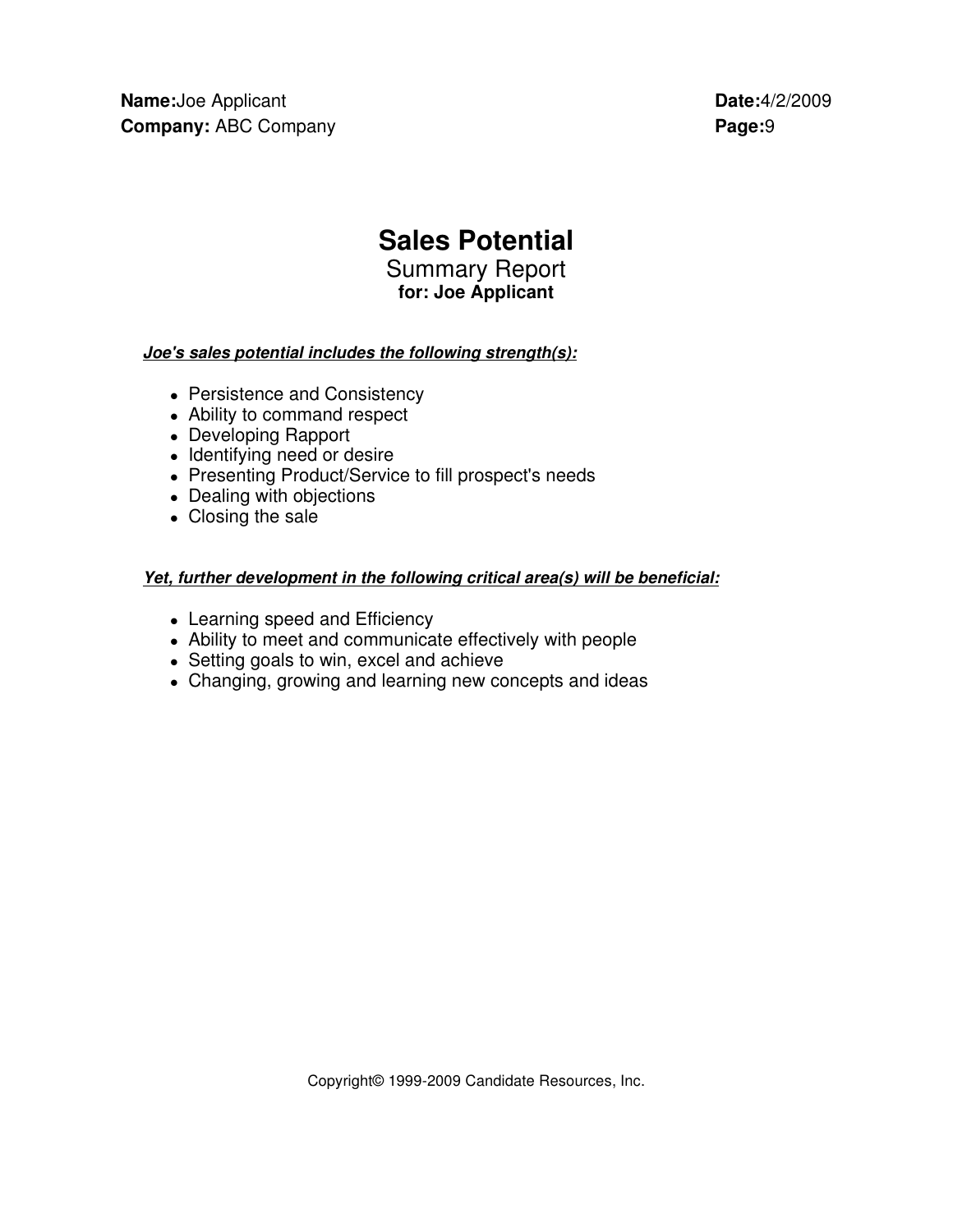## **Interview Questions**  Introduction

Following are the interview questions which an interviewer may choose to use in the candidate interview process.

These interview questions are generated to establish basic traits critical for all employees.

The interview questions that follow are for a candidate who has prior work experience. In the event the candidate does not have prior work experience, the questions may need to be modified by the interviewer to fit the situation.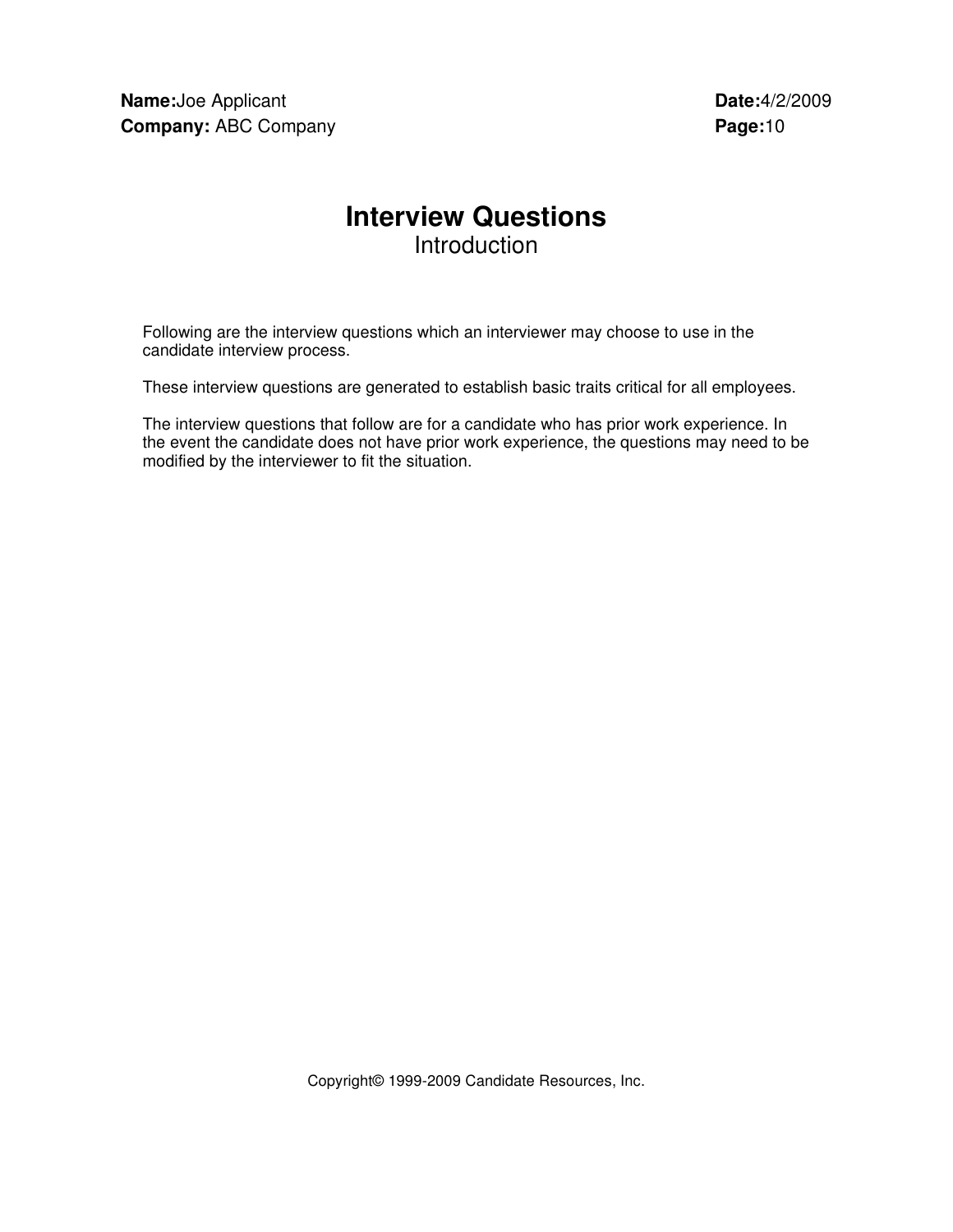### **Interview Questions for Energy**

**Energy** - Measurement of the individual's energy and drive as it relates to handling assignments and projects.

| Very strong | Strong      | Some     | Strong   | Very strong |
|-------------|-------------|----------|----------|-------------|
| evidence    | evidence    | evidence | evidence | evidence    |
| skill is    | skill is    | skill is | skill is | skill is    |
| not present | not present | present  | present  | present     |

Tell me about the most frustrating situation Is the candidate aware of the problems which you've been involved with in a job. How did you can be associated with stress? Does the handle the pressure of that situation?

Tell me about coping skills you have developed to control stress in your life. How did you learn these skills and how have they been effective?

deadline which initially seems impossible to meet.

In your prior job, how much time did you spend behind a desk versus time you moved around? Do you prefer to work at a desk, or do you prefer a job where you can get up and move around frequently? Why?

### **Probes** Interpretive Guides

candidate appear to thrive under pressure?

Does the candidate have good coping skills? Does the candidate practice specific methods of controlling stress, or are such coping skills used sporadically? Did the candidate fidget and move around a lot during the interview?

Describe for me what steps you take to meet a Are the steps the candidate takes to meet deadlines logical and consistent? Is the candidate able to handle the pressure of deadlines appropriately?

> Will the degree of mobility the candidate desires be available in this position? Does it appear the candidate can handle a mixture of both stationary tasks and action-oriented tasks? Will the candidate be allowed to move around in this job, even if the job is handled from behind a desk?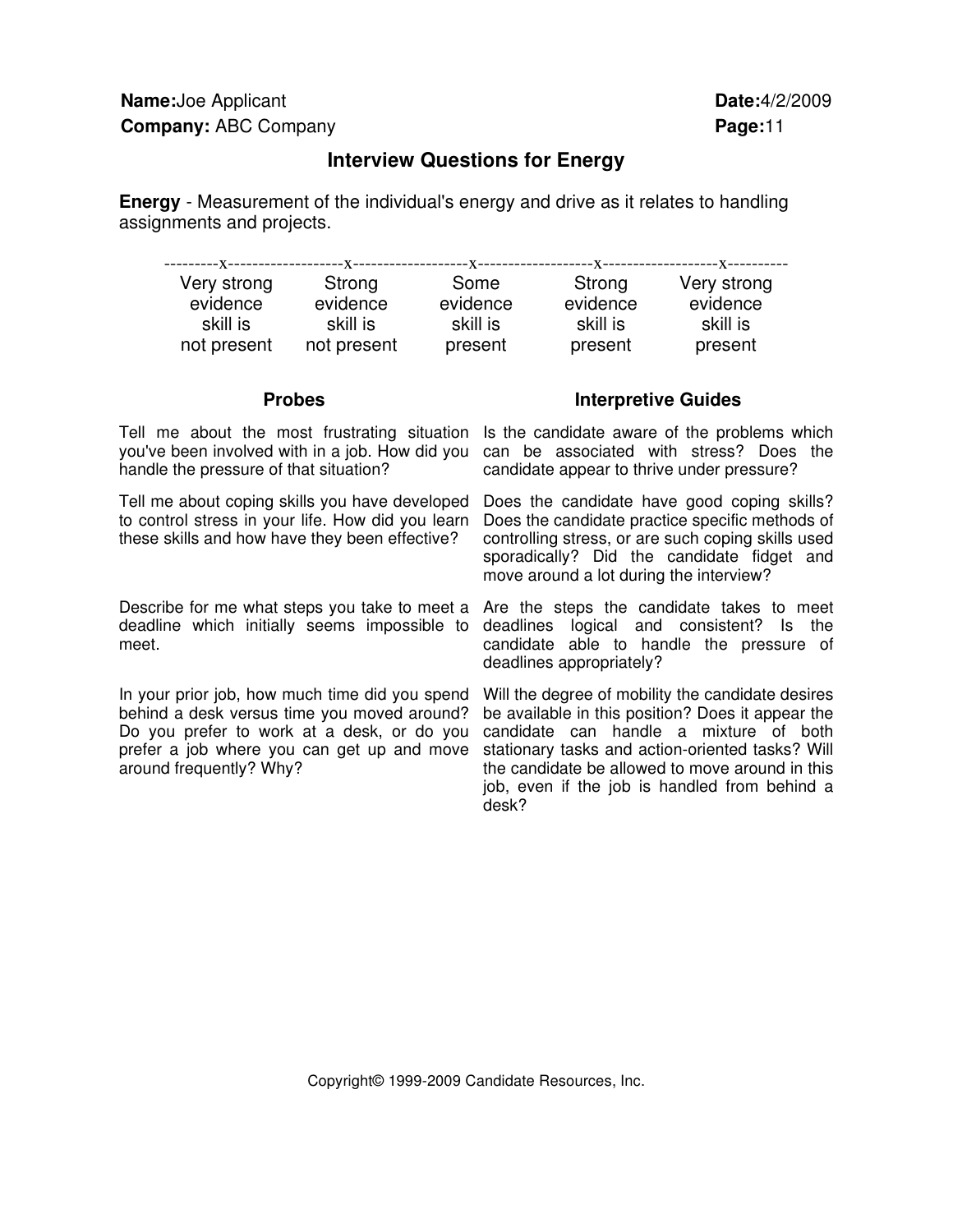### **Interview Questions for Flexibility**

**Flexibility** - Measurement of the individual's level of flexibility, creativity, integrity and adaptability to change.

| Very strong | Strong      | Some     | Strong   | Very strong |
|-------------|-------------|----------|----------|-------------|
| evidence    | evidence    | evidence | evidence | evidence    |
| skill is    | skill is    | skill is | skill is | skill is    |
| not present | not present | present  | present  | present     |

Tell me about a time you found yourself in a set Did the candidate exhibit good judgment in his of circumstances in which you had to make a or her decision-making? Was the decision decision on a matter with no guidelines or based on facts or emotions? Did the final precedents to follow. Describe circumstances and how you dealt with them.

Tell me about a time in a previous job when your employer or supervisor asked you to do something unethical. How did you handle the matter?

Describe how you handled an assignment which you were expected to complete on an expedient basis with little or no direction.

Give me an example of a time you were given an impossible deadline to meet on a project. What steps did you take to resolve the problem?

### **Probes** Interpretive Guides

the decision exhibit good leadership skills?

Did the candidate take a firm stand on personal values and principles? Did the candidate take appropriate, mature action? Did the candidate exhibit good judgment in the method in which he or she handled the situation? Was there any indecision on the part of the candidate?

Did the candidate become anxious without specific guidelines to follow? Does the candidate exhibit the ability to make decisions independently? Did the candidate show indecisiveness or was the candidate hesitant to act on his or her own?

Did the candidate meet the deadline in an appropriate manner? If the candidate cut corners to achieve the deadline, did the actions he or she took show sound, good judgment? Does it appear the candidate can make decisions or take quick action in crisis situations?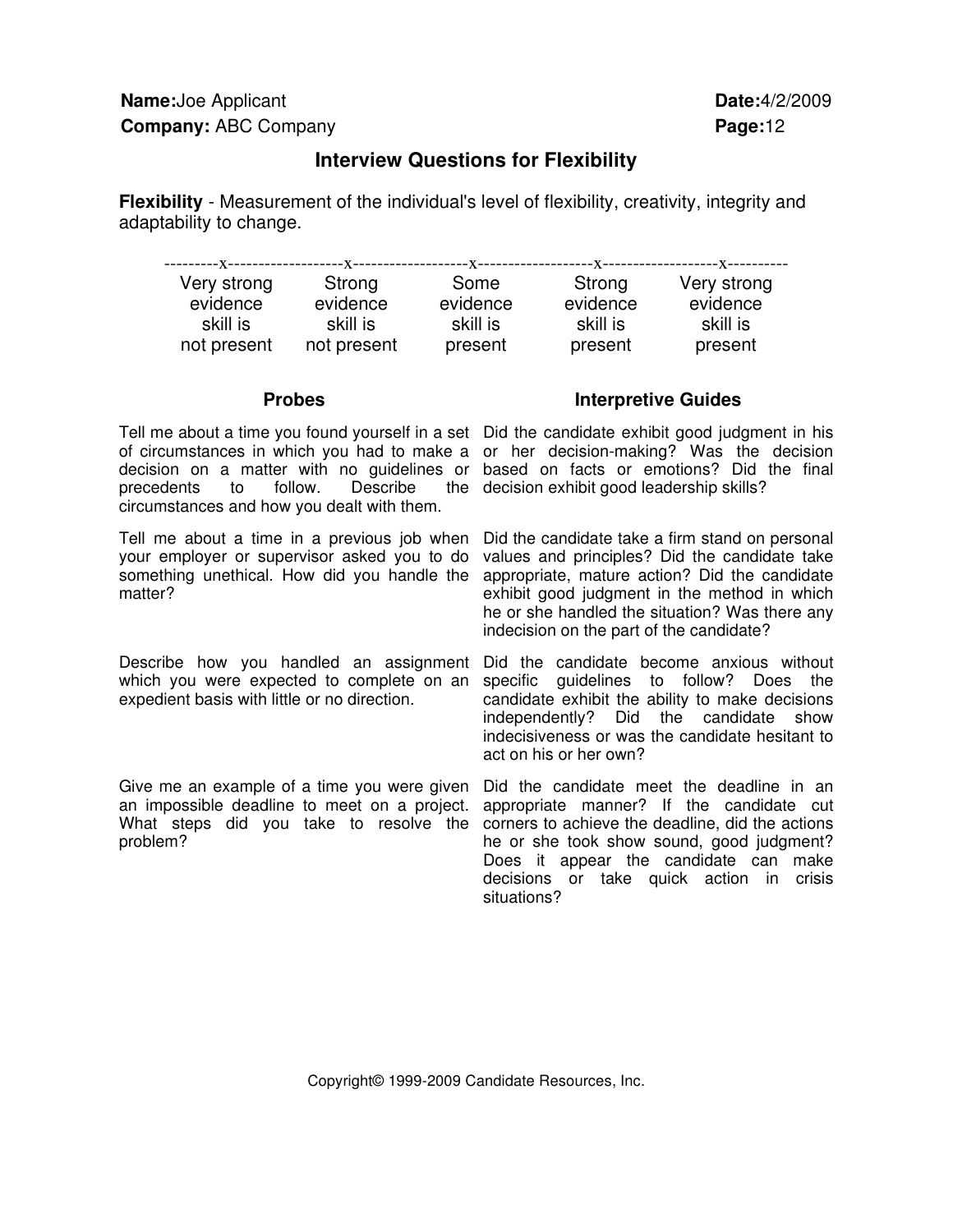### **Interview Questions for Organization**

**Organization** - Measurement of the individual's desire to organize assignments and projects to better utilize time and resources.

| Very strong | Strong      | Some     | Strong   | Very strong |
|-------------|-------------|----------|----------|-------------|
| evidence    | evidence    | evidence | evidence | evidence    |
| skill is    | skill is    | skill is | skill is | skill is    |
| not present | not present | present  | present  | present     |

Tell me about a time you missed a deadline, Was the candidate on time for this interview? If were late for a meeting or experienced other problems because you did not plan well enough in advance.

Describe how you typically kept yourself organized, and prioritized tasks in your former position. Did you use any planning tools to help keep yourself organized and if so, what were they?

Tell me about a time, in a previous job, when your ability to "wing it" saved a project from failure. What would the outcome have been had you not been able to improvise?

Describe your office or work area in your former job. Was everything neatly put in place, or did you tend to function better in chaotic important is tidiness in this position? Will others surroundings?

### **Probes Interpretive Guides**

not, was the excuse justifiable? Does it appear the candidate learned from the experience he or she described in this first question?

Does the candidate have specific steps he or she takes to stay organized? Does the candidate appear to understand how to prioritize tasks? Does the candidate use planning tools to help stay organized, i.e., a daily planner, computerized schedule, etc?

Has the candidate been able to capitalize on his or her ability to improvise? Does the candidate appear to understand the importance of planning, yet also have the ability to be flexible and change plans, when necessary? Does it appear the candidate takes pride in his or her ability to "change horses in mid-stream?" Is the candidate sharp enough to keep priorities in his or her head without losing sight of them?

Is the candidate fairly tidy, or does the candidate thrive on chaos and disarray? How come into or see the candidate's office or work area, or is it secluded?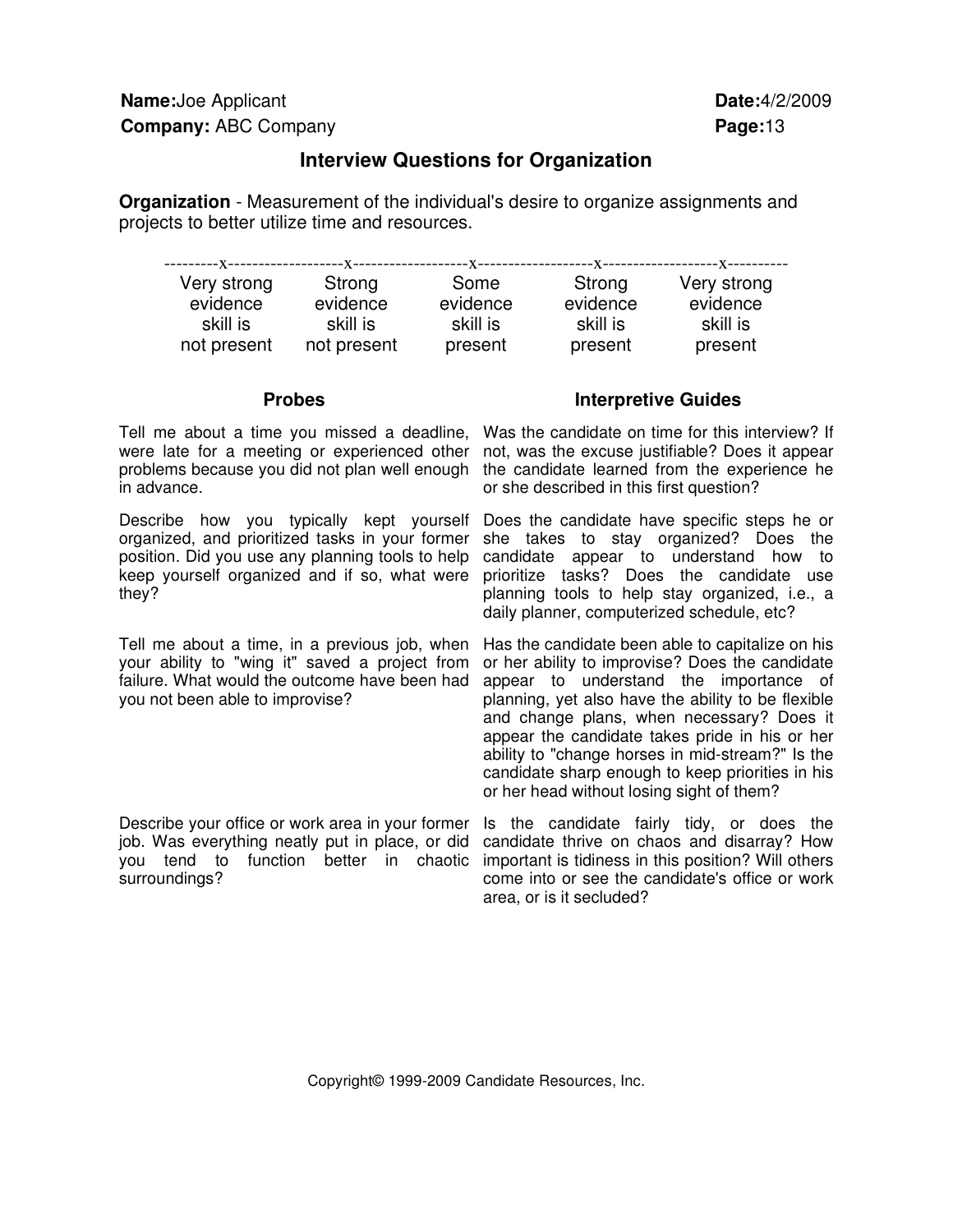### **Interview Questions for Emotional Development**

**Emotional Development** - Measurement of the individual's level of patience, selfesteem and confidence.

| Very strong | Strong      | Some     | Strong   | Very strong |
|-------------|-------------|----------|----------|-------------|
| evidence    | evidence    | evidence | evidence | evidence    |
| skill is    | skill is    | skill is | skill is | skill is    |
| not present | not present | present  | present  | present     |

expected too much from yourself. Do you times? If so, in what way?

Describe a situation in your previous job when you admittedly lost your patience with someone else for something which really wasn't their fault. How did you rectify the situation?

Tell me about the most frustrating experience you've encountered, thus far, in your career

In your previous position, what were your three most valuable strengths for the job? What were your three greatest weaknesses in relationship to the job?

### **Probes** Interpretive Guides

Tell me about a time in a previous job when you Does it appear the candidate expects too much believe you tend to be your own worst critic, at the frustration of failing to reach goals? Does from him or herself? Can the candidate handle the candidate set goals which appear to be unattainable, thus setting him or herself up for failure?

> Does the candidate admit that he or she tends to be impatient with others? Did the candidate use sound judgment and maturity to resolve the problem caused by his or her impatience? Does it appear the candidate learned anything from the experience?

> Does it appear the candidate is easily frustrated? Is the candidate likely to face the same type of situations which have caused him or her to become frustrated in the past?

> Did the candidate hesitate or have difficulty thinking of three personal strengths? Did the candidate respond to the question regarding weaknesses quicker than he or she listed strengths? Does the candidate appear confident, positive and upbeat?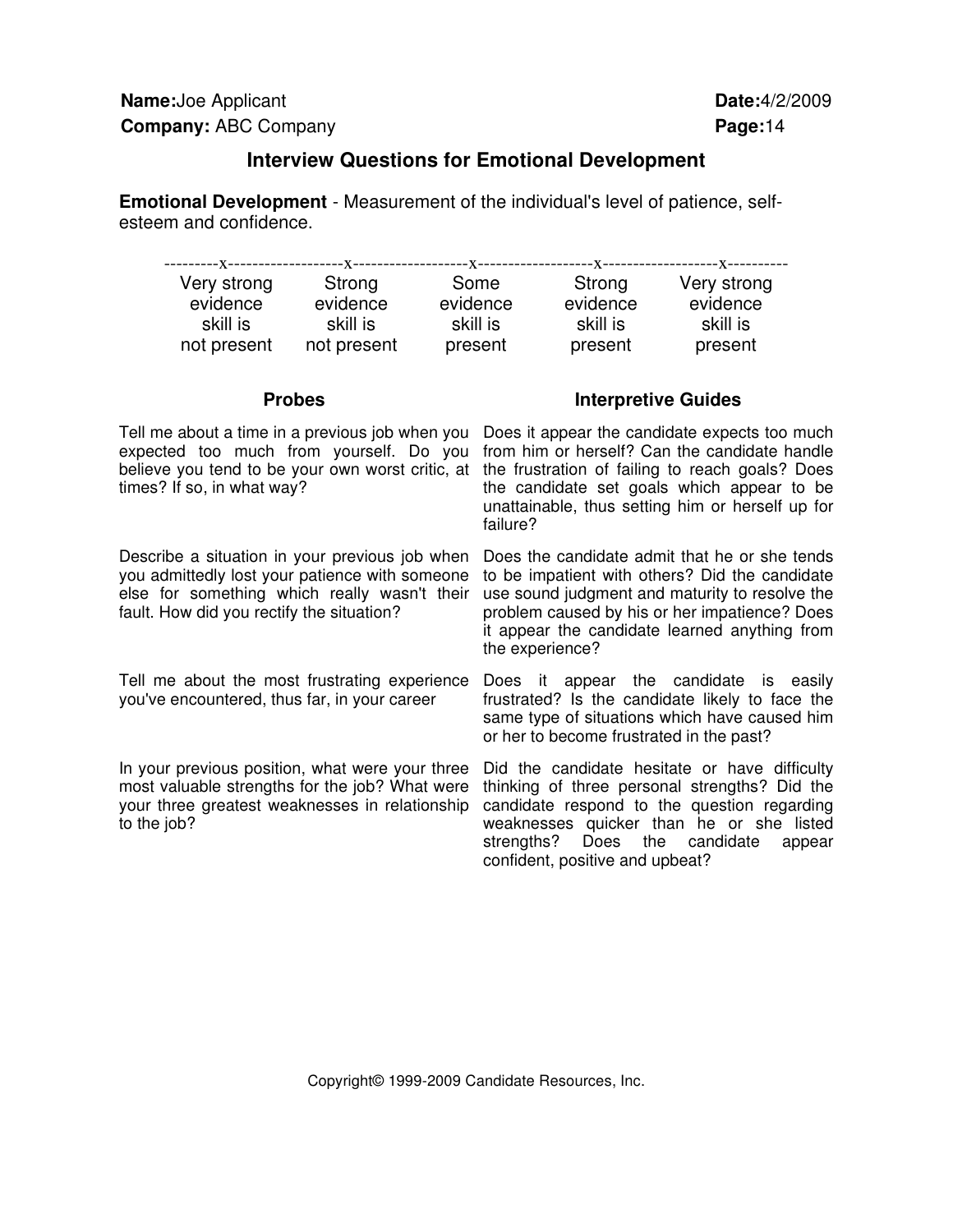### **Interview Questions for Mental Toughness**

**Mental Toughness** - Measurement of the individual's ability to work long hours in a high-pressure environment meeting critical deadlines, as well as the individual's sensitivity and ability to exhibit empathy towards others.

| ----------X------------------ | ---X------  | --X----  |          |             |
|-------------------------------|-------------|----------|----------|-------------|
| Very strong                   | Strong      | Some     | Strong   | Very strong |
| evidence                      | evidence    | evidence | evidence | evidence    |
| skill is                      | skill is    | skill is | skill is | skill is    |
| not present                   | not present | present  | present  | present     |

Tell me about a time you became very Does it appear the candidate is easily disappointed or discouraged in your past job. discouraged or disappointed? What coping What caused these feelings and how did you skills did the candidate exhibit in order to deal get past them?

Describe a time, in a prior job, when you were unjustly criticized. What were the circumstances and how did you react?

### **Probes** Interpretive Guides

with this situation? Is this type of scenario likely to occur in the position for which the candidate is applying?

Can the candidate handle criticism appropriately? Were the steps the candidate took when unjustly criticized mature and appropriate? Does the candidate appear to understand the difference between constructive criticism and non-constructive criticism?

Tell me about the most unpleasant work Was the work environment unpleasant because environment you've been in thus far. What of certain people, or because of surroundings, made the working environment so unpleasant?

Tell me about a time when you allowed emotions to play too large a part in a decision you made at work. What was the outcome of the decision? What did you learn from this based too much on emotion? Was the experience?

i.e., temperature, lack of privacy, etc.? Are these environmental factors present in this position? Is the candidate capable of dealing with a moderate amount of unpleasantries?

Does it appear the candidate is overly emotional? Does the candidate understand the problems associated with making decisions candidate able to resolve the problem and if so, were the steps he or she took appropriate, logical and mature?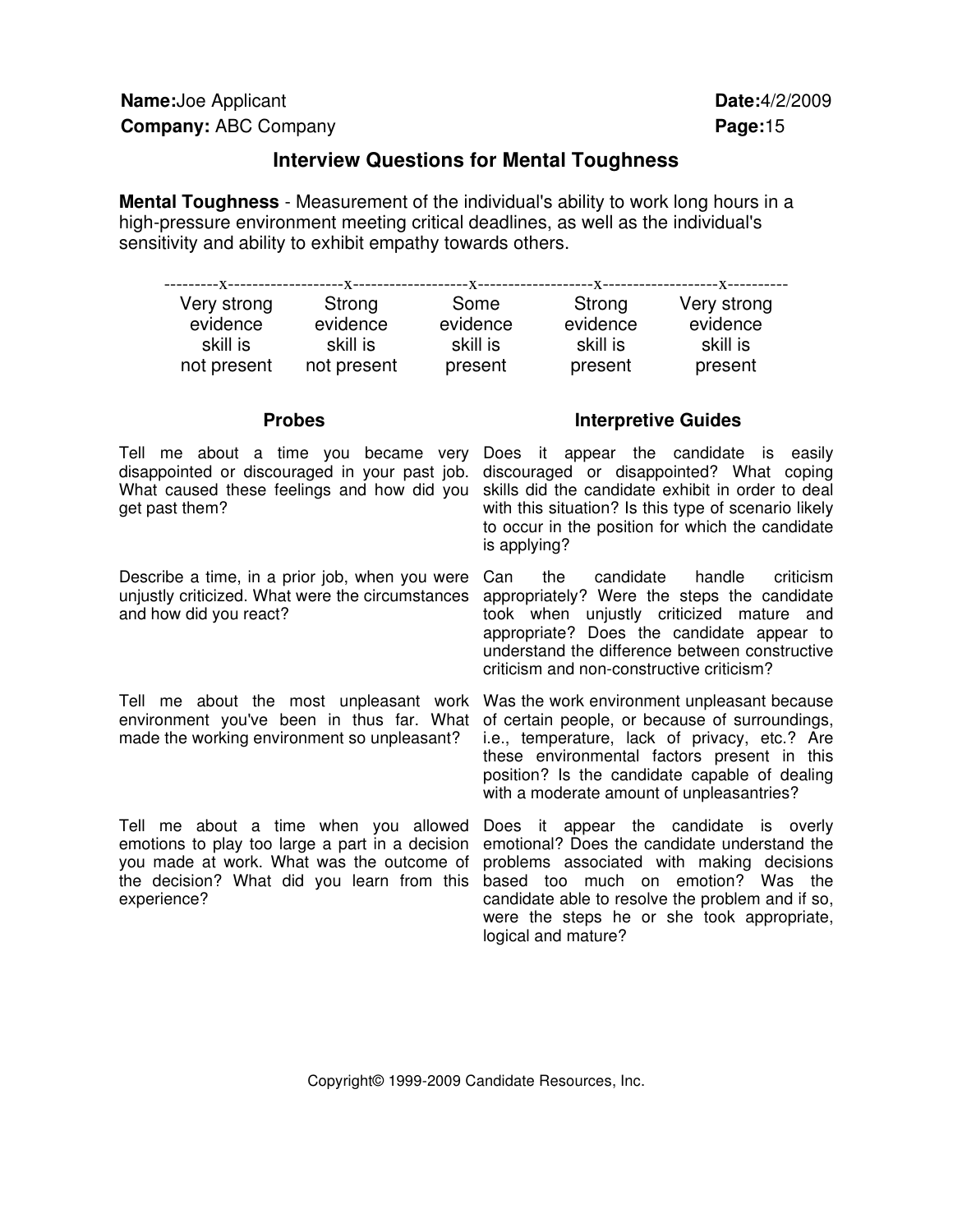## **Development Suggestions Introduction**

The behavior of each individual is influenced by genetics, biochemistry and environment. The individual's scores related in this assessment depict the individual as of the date and time the individual took the assessment.

Major changes in biochemistry and/or environment can change the scores on the assessment. Effective training and/or development that the individual is exposed to can and should also affect scores.

Consequently, for those individuals who seek to achieve higher levels of productivity and success in their jobs and life, and for those employers who desire such for the people they employ, we have carefully reviewed the training and development materials available in the marketplace and have selected for recommendation those that we deem appropriate to suggest in areas where the person assessed could benefit most from growth and development.

We trust that you will find these suggestions helpful.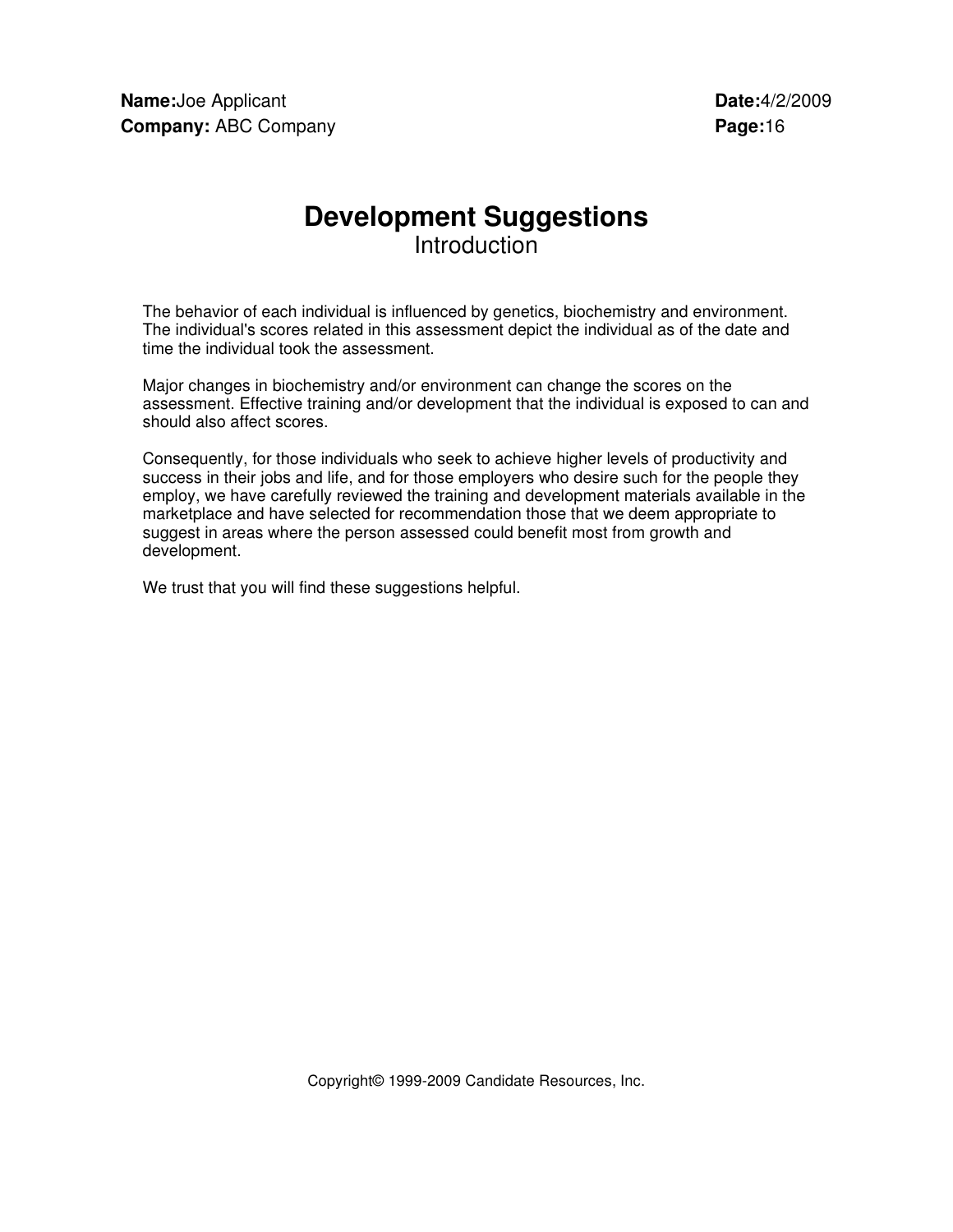### **Personal Development Suggestions**

**Energy** - Measures drive, energy, stress level and tension, and how an individual copes with stress or pressure.

You are an energetic individual who approaches tasks in a vigorous manner. Due to your high drive level, you will tackle projects energetically, but could lose your ability to concentrate if tension mounts to an extreme level. Because of your tension level, you need opportunities during the day to move around and expend excess energy.

Your self-affirmation sentence:

## **"I am relaxed so I achieve more." Steps to Effect Change**

- 1. Consider a medical examination to learn whether your tension level needs medical attention. If physically able, beginning a daily exercise program involving the following or similar activities would be wise, if you are not already involved in any of these activities on a regularly scheduled basis:
	- A. Running or jogging, aerobic dance, exercise or walking.
	- B. Tennis, badminton, volleyball, racquetball
	- C. Swimming, golf, bicycling.
- 2. If your physical activity is severely limited, schedule breaks for yourself, exercise or use other tension-reducing relaxation techniques. In addition, refraining from stimulants such as tobacco, refined sugar, caffeine, etc., will be helpful.
- 3. Other approaches you might consider to deal with tension are biofeedback and/or hypnosis relaxation or meditation therapies of all types, under the guidance of a professional.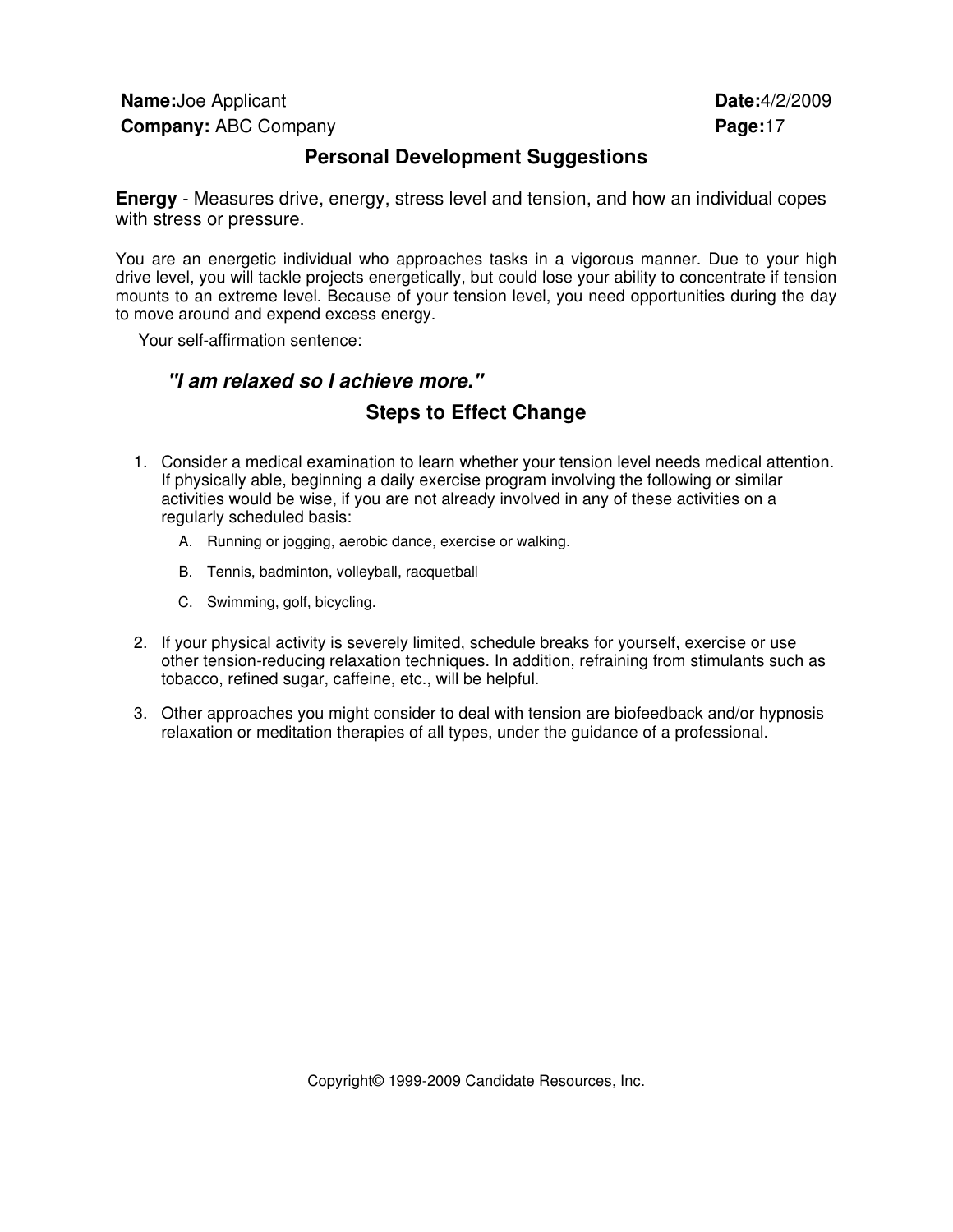### **Personal Development Suggestions**

**Flexibility** - Measures the flexibility and integrity orientation of the person compared to rules, laws, guidelines, etc.

You are a very quality-minded, reliable individual with a high degree of integrity and strong ethics. You have a strong interest in living up to your promises, and expect the same from others. Since you are, at times, a little inflexible, you could experience difficulty changing direction in your life, even if such a change appears necessary. You prefer to stick with the "tried and proven" ways of doing things, rather than attempting to handle tasks or resolve problems a new way. You are likely to agree to change only when you are convinced the change is necessary.

Your self-affirmation sentence:

## **"I am flexible and can adapt to change." Steps to Effect Change**

- 1. You need to learn that handling life's ever-changing demands requires that you become more flexible and expedient. This enables you to handle sudden, critical demands placed on you. Outlining "what if" emergency events and role-playing can start you thinking about alternative solutions to common problems or sudden changes in your personal environment.
- 2. You need reinforcement discussions when changes occur in your life. You should constantly remind yourself of the need to maintain a flexible, less rigid approach to life.
- 3. To develop the confidence to create and implement change, commit to making one minor change in your life each month. For instance, if you always follow a certain routine in the mornings when getting ready for work, reverse two activities. Once you see that minor changes do not cause major problems and may actually be beneficial, you will become more willing to make significant changes when necessary.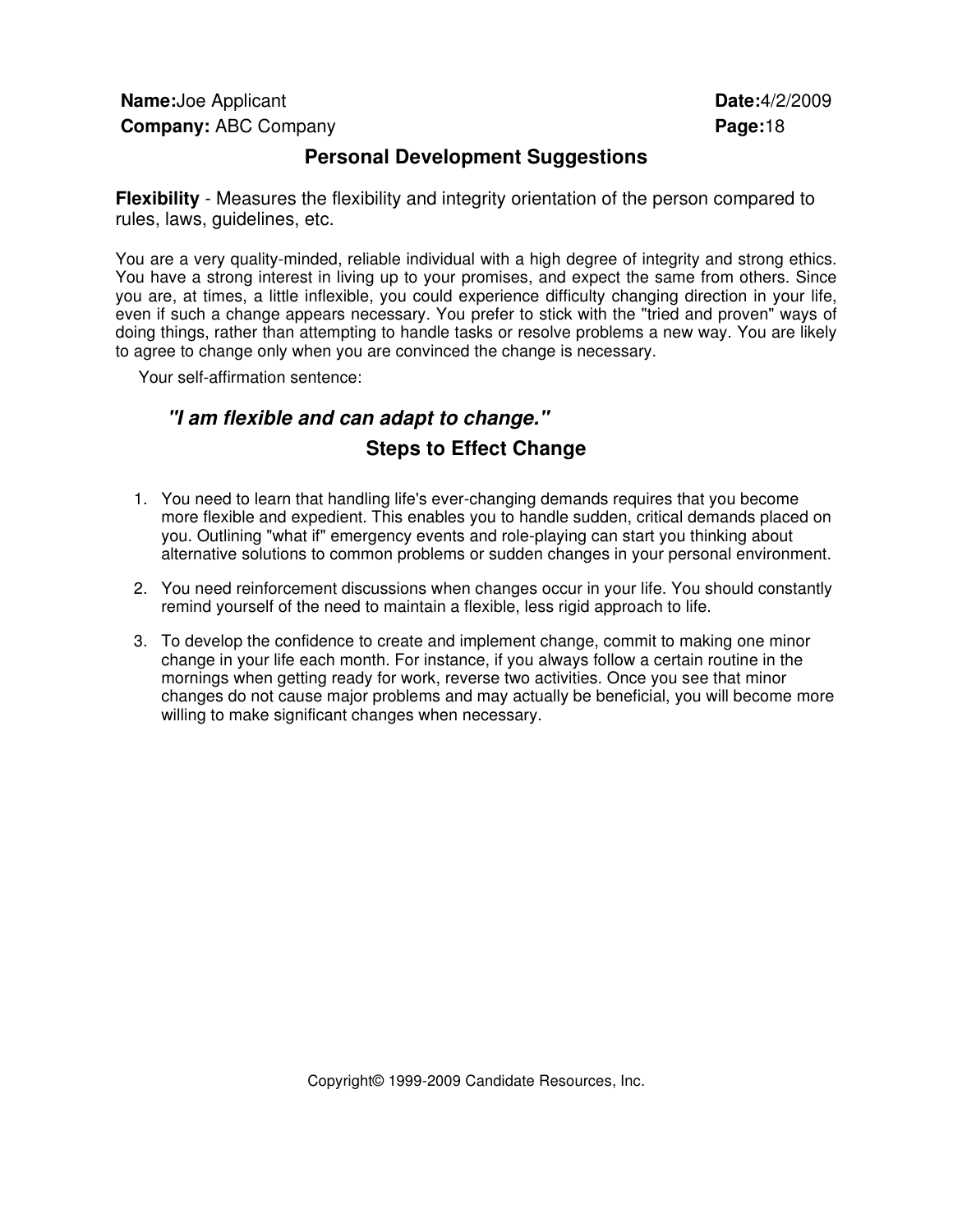**Name:**Joe Applicant **Date:**4/2/2009 **Company:** ABC Company **Page: Page: Page: Page: Page: Page: Page: Page: Page: Page: Page: Page: Page: Page: Page: Page: Page: Page: Page: Page: Page: Page: Page: Page: Page:** 

### **Personal Development Suggestions**

**Organization** - Measures a person's attitude about organization, planning, how tasks are performed and how one's life is lived.

Planning your time and activities in advance does not come naturally to you. Since your plans are not always thorough, you may not take full advantage of the time and resources you have available to you to reach goals and objectives. A high score in Mental Acuity may help you compensate for a low score in this dimension.

Your self-affirmation sentence:

## **"I am organized in my life so I achieve more." Steps to Effect Change**

- 1. Good time and space management calls for a specific activity plan to identify priorities by the day or week. For sixty days, list daily plans on paper, then mentally list the six most important things to be done the following day, ranking them by priority, and the time allotted to each item. You will then have a good grasp of what must be done, prior to beginning each day.
- 2. To avoid losing track of important details you might need for certain tasks, such as filing your income tax, good recordkeeping is mandatory. Select a certain place to keep important records and discipline yourself to always put important papers in that one location.
- 3. Daily, weekly and monthly planning even yearly planning will help keep you on an organized and productive basis. Set goals and reach them.
- 4. Avoid any distractions which take you off track. If necessary, tell people around you what you are attempting to accomplish, so you will be less likely to be interrupted.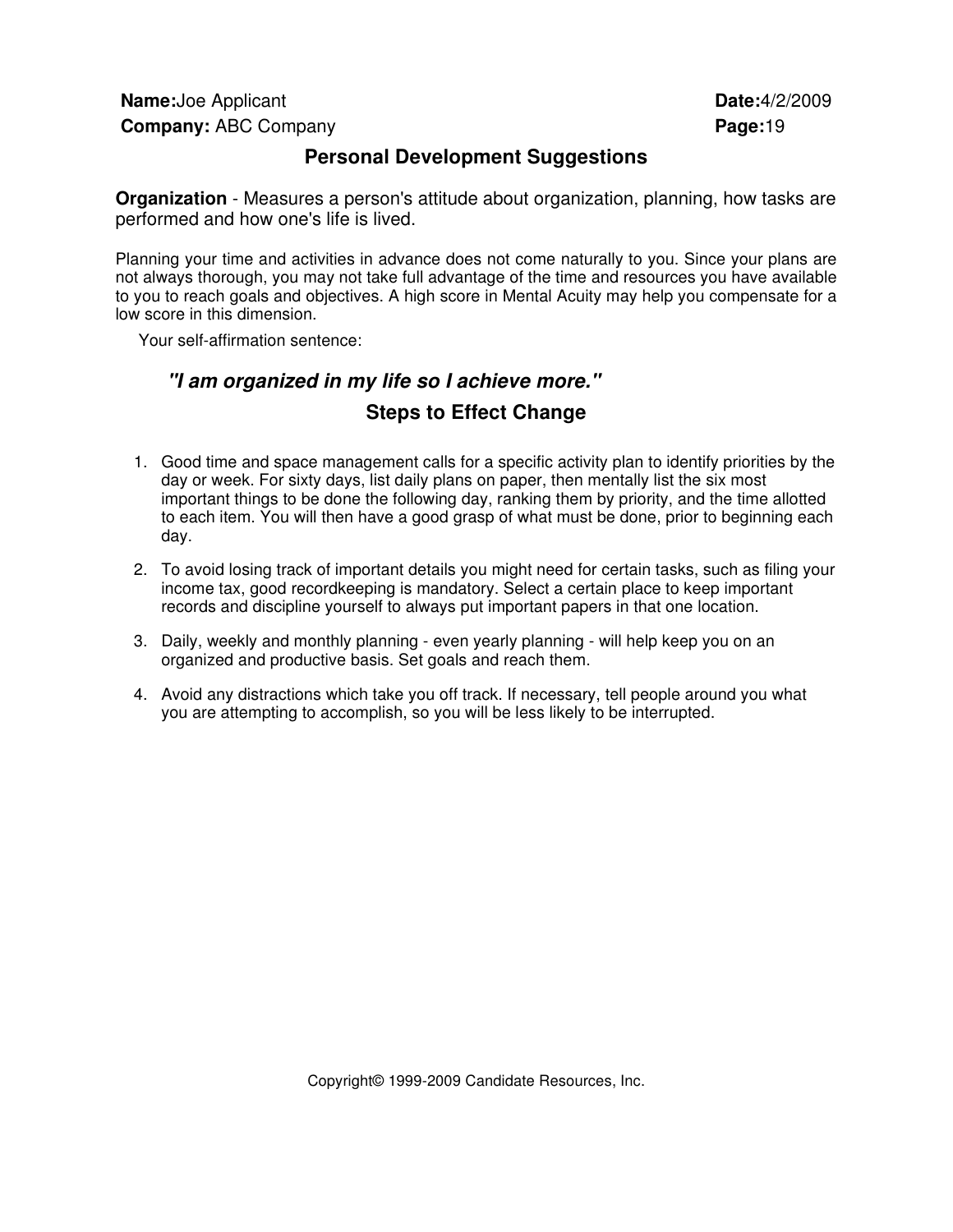### **Online Courseware**

### **Flexibility**

If your work requires interaction with others, your flexibility level may be affecting those relationships. You may benefit from the following development suggestions:

### **Seminars / Workshops:**

• Models for Management ™ by Teleometrics International

### **Self-paced e-Learning:**

• Models For Management - Module 6: Empowerment should be of particular interest for those wanting to explore how flexibility or lack thereof relates to the empowerment of others and power dynamics.

To access recommended online courseware, visit www.lmiuniversity.com.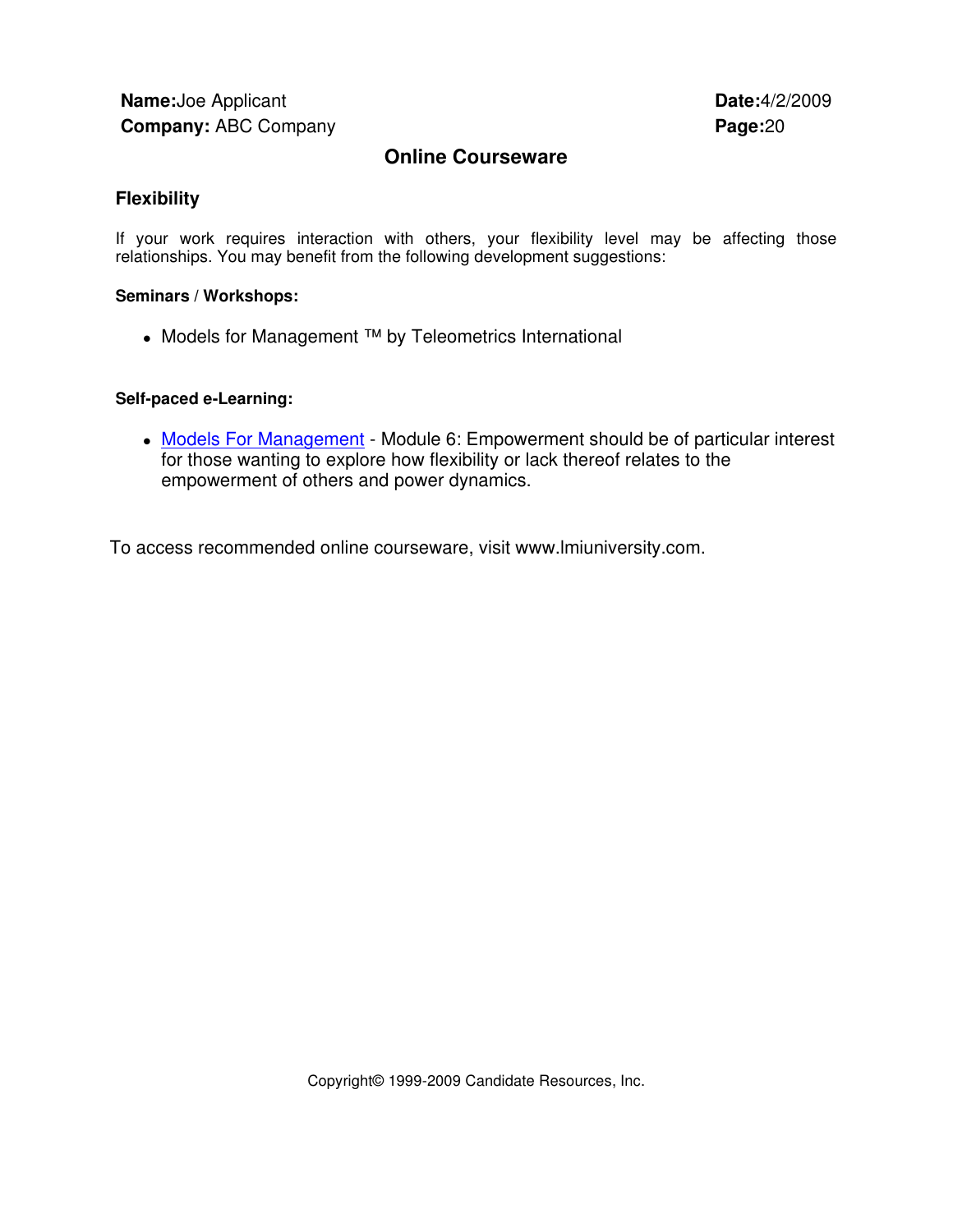### **Online Courseware**

### **Organization**

When working with others, your organizational preferences level may be affecting how effectively you work them. You may benefit from the following development suggestions.

### **Self-paced e-Learning:**

- Effective Personal Productivity Lesson 1: The Nature of Productivity.
- Effective Personal Productivity Lesson 2: Goals Achievement Through Time Management

To access recommended online courseware, visit www.lmiuniversity.com.